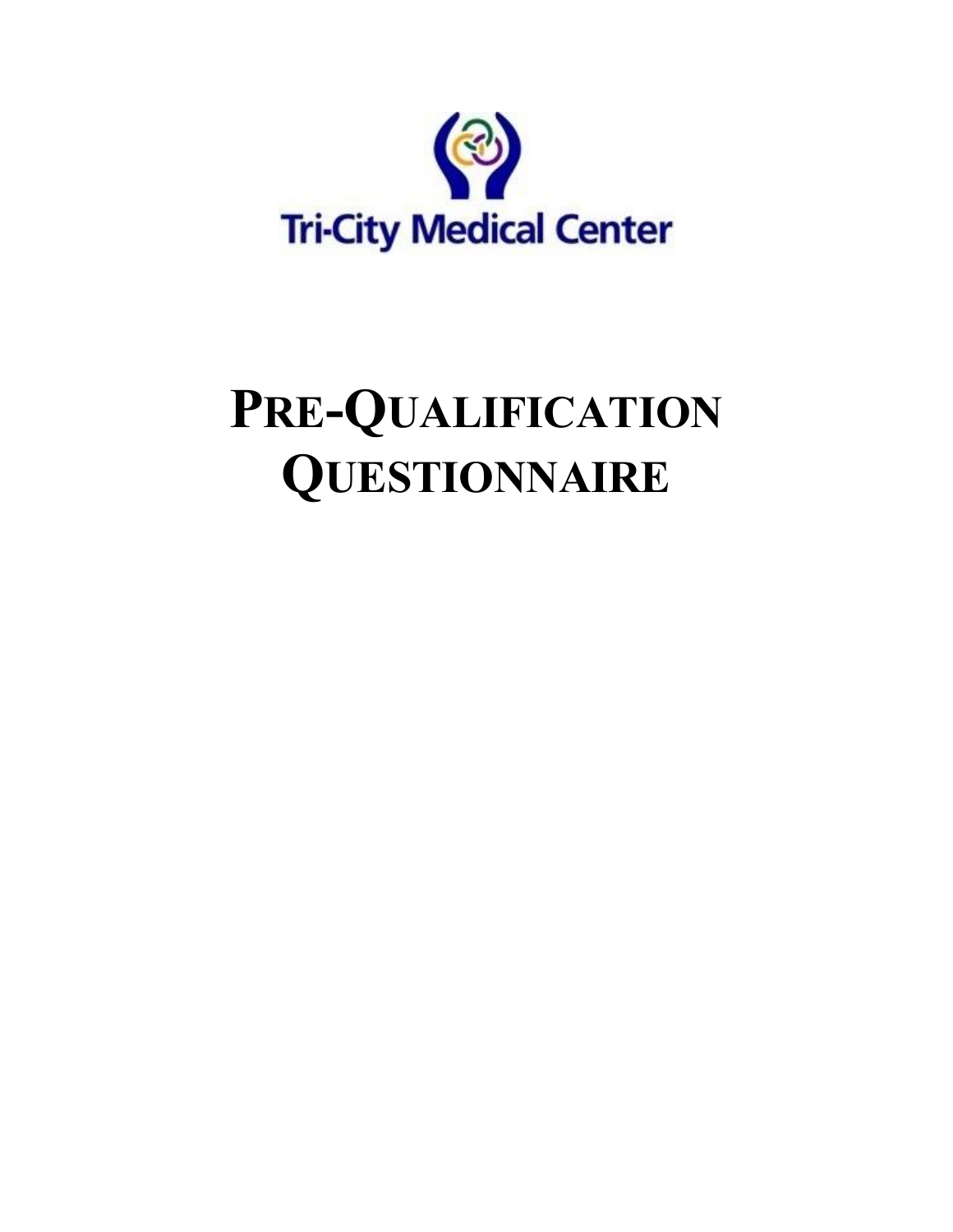# **CONTACT INFORMATION**

| Firm Name: $\frac{\Box}{\Box}$ Check One: $\Box$ Corporation $\Box$ Partnership | Sole Prop. |
|---------------------------------------------------------------------------------|------------|
| Contact Person:                                                                 |            |
|                                                                                 |            |
| Phone: $\frac{1}{\sqrt{1-\frac{1}{2}} \cdot \frac{1}{2}}$                       |            |
|                                                                                 |            |
| If firm is a sole proprietor or partnership:                                    |            |
| Owner(s) of Company                                                             |            |
| Contractor's License Number(s):                                                 |            |
|                                                                                 |            |
|                                                                                 |            |
|                                                                                 |            |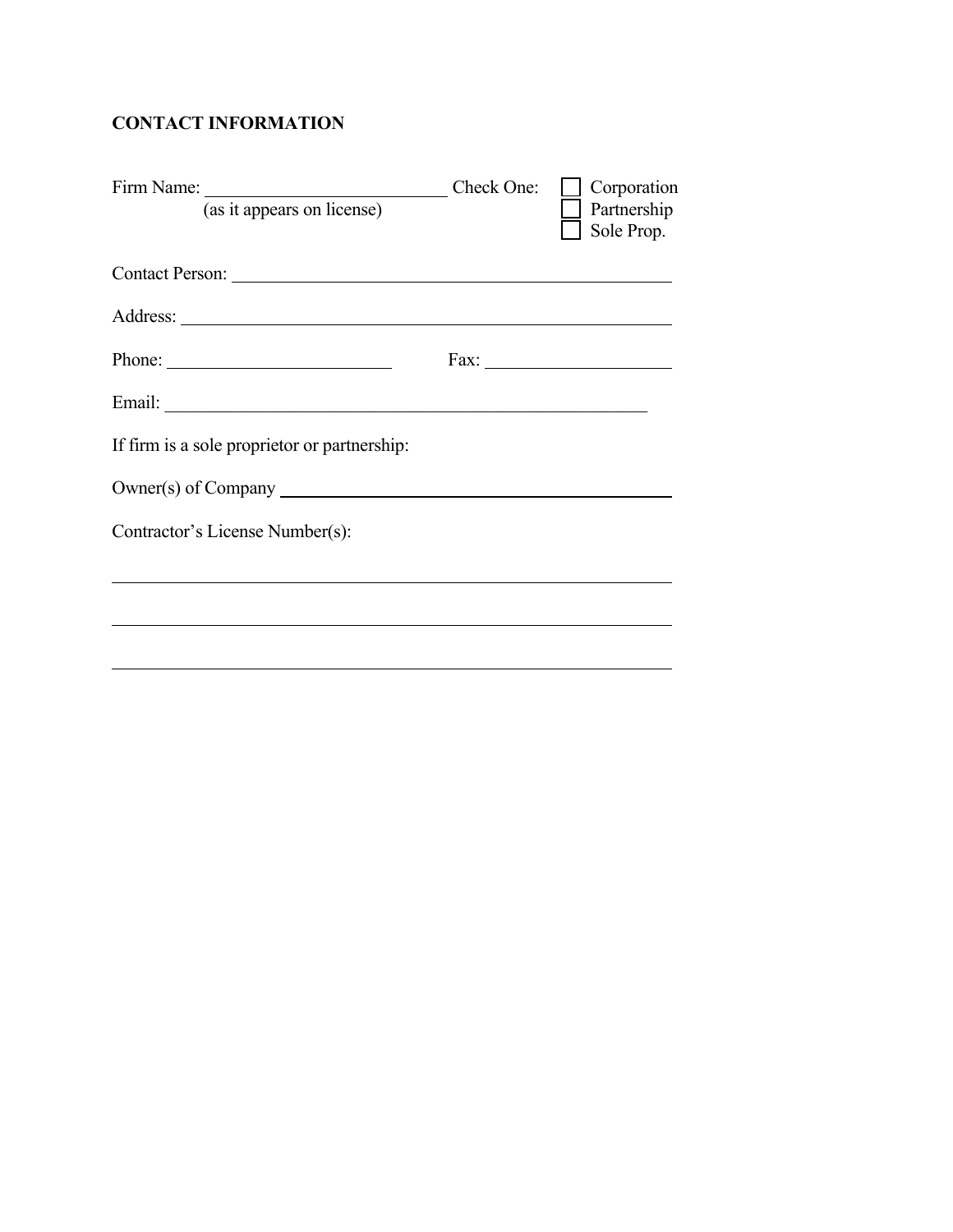#### **PART I. ESSENTIAL REQUIREMENTS FOR QUALIFICATION**

- 1. Contractor possesses a valid and current California Contractor's license for the project or projects for which it intends to submit a bid.  $\Box$  Yes  $\Box$  No
- 2. Contractor has a liability insurance policy with a policy limit of at least \$1,000,000 per occurrence and \$2,000,000 aggregate.  $\Box$  Yes  $\Box$  No
- 3. Contractor has current workers' compensation insurance policy as required by the Labor Code or is legally self-insured pursuant to Labor Code section 3700 et. seq.  $\Box$  Yes  $\Box$  No  $\Box$  Contractor is exempt from this requirement, because it has no employees
- 4. Have you attached your latest copy of a reviewed or audited financial statement with accompanying notes and supplemental information.<sup>1</sup>  $\Box$  Yes  $\Box$  No

**NOTE: A financial statement that is not either reviewed or audited is not acceptable. A letter verifying availability of a line of credit may also be attached; however, it will be considered as supplemental information only, and is not a substitute for the required financial statement.**

5. Have you attached a notarized statement from an admitted surety insurer (approved by the California Department of Insurance) and authorized to issue bonds in the State of California, which states: (a) that your current bonding capacity is sufficient for the project for which you seek pre-qualification if you are seeking pre-qualification for a single project; or (if you are seeking pre-qualification valid for a year) (b) your current available bonding capacity?<sup>2</sup>  $\vert$   $\vert$  Yes  $\vert$   $\vert$  No

**NOTE: Notarized statement must be from the surety company, not an agent or broker.**

- 6. Has your contractor's license been revoked at any time in the last five years?  $\Box$  Yes  $\Box$  No
- 7. Has a surety firm completed a contract on your behalf, or paid for completion because your firm was default terminated by the project owner within the last five (5) years?  $\Box$  Yes  $\Box$  No

<sup>&</sup>lt;sup>1</sup> Public Contract Code section 20101(e) exempts from this requirement a contractor who has qualified as a small business pursuant to Government Code section  $14837(d)(1)$ , if the bid is "no more than 25 per cent of the qualifying amount provided in section  $14837(d)(1)$ ." As of January 1, 2001, the qualifying amount is \$10 million, and 25 per cent of that amount, therefore, is \$2.5 million.

**<sup>2</sup>** An additional notarized statement from the surety may be requested by *Public Entity* at the time of submission of a bid, if this pre-qualification package is submitted more than 60 days prior to submission of the bid.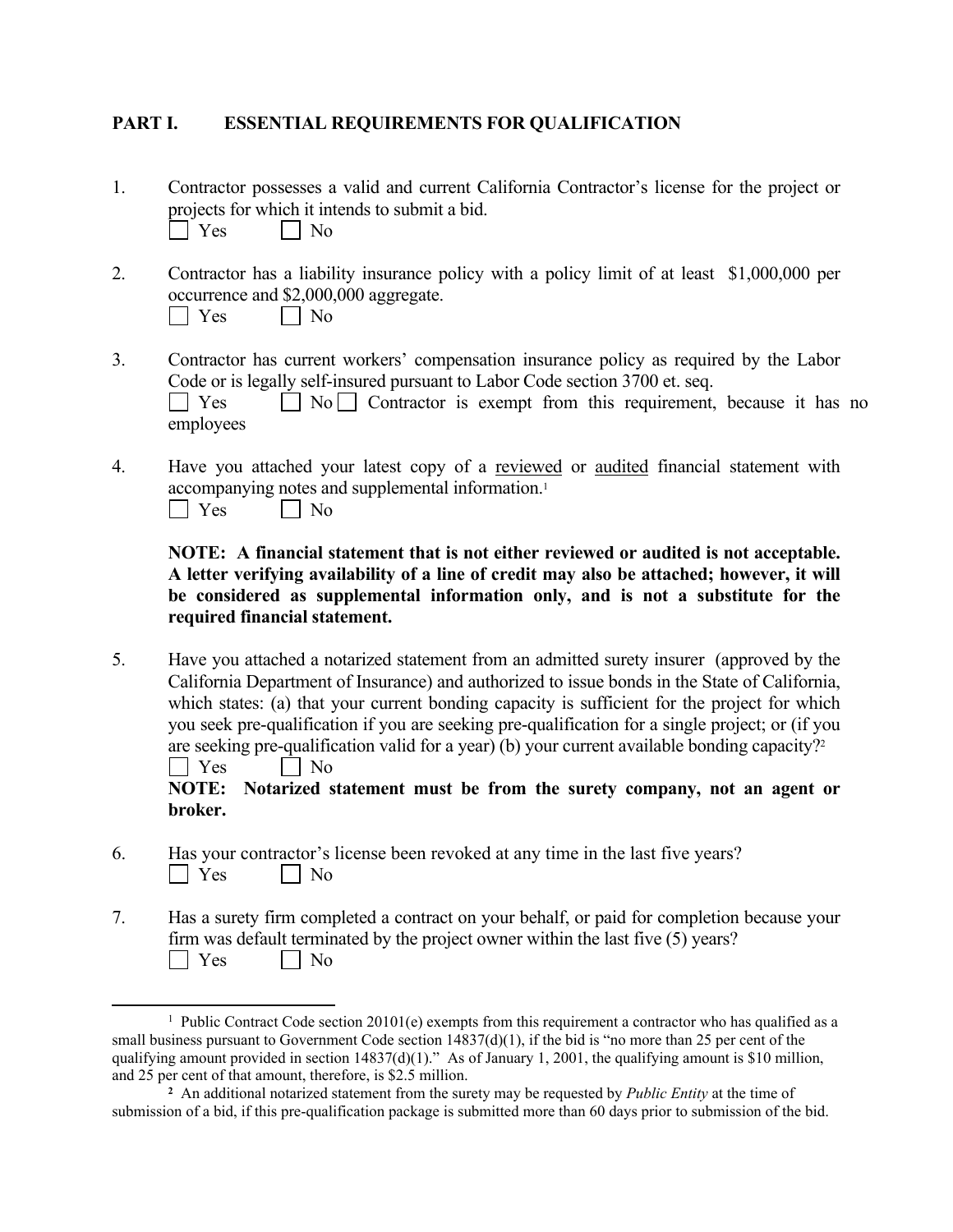| 8. | At the time of submitting this pre-qualification form, is your firm ineligible to bid on or be |
|----|------------------------------------------------------------------------------------------------|
|    | awarded a public works contract, or perform as a subcontractor on a public works contract,     |
|    | pursuant to either Labor Code section 1777.1 or Labor Code section 1777.7?                     |
|    | $\Box$ No<br>$\blacksquare$ Yes                                                                |
|    | If the answer is "Yes," state the beginning and ending dates of the period of debarment:       |
|    |                                                                                                |
|    |                                                                                                |

9. At any time during the last five years, has your firm, or any of its owners or officers been convicted of a crime involving the awarding of a contract of a government construction project, or the bidding or performance of a government contract?

Yes No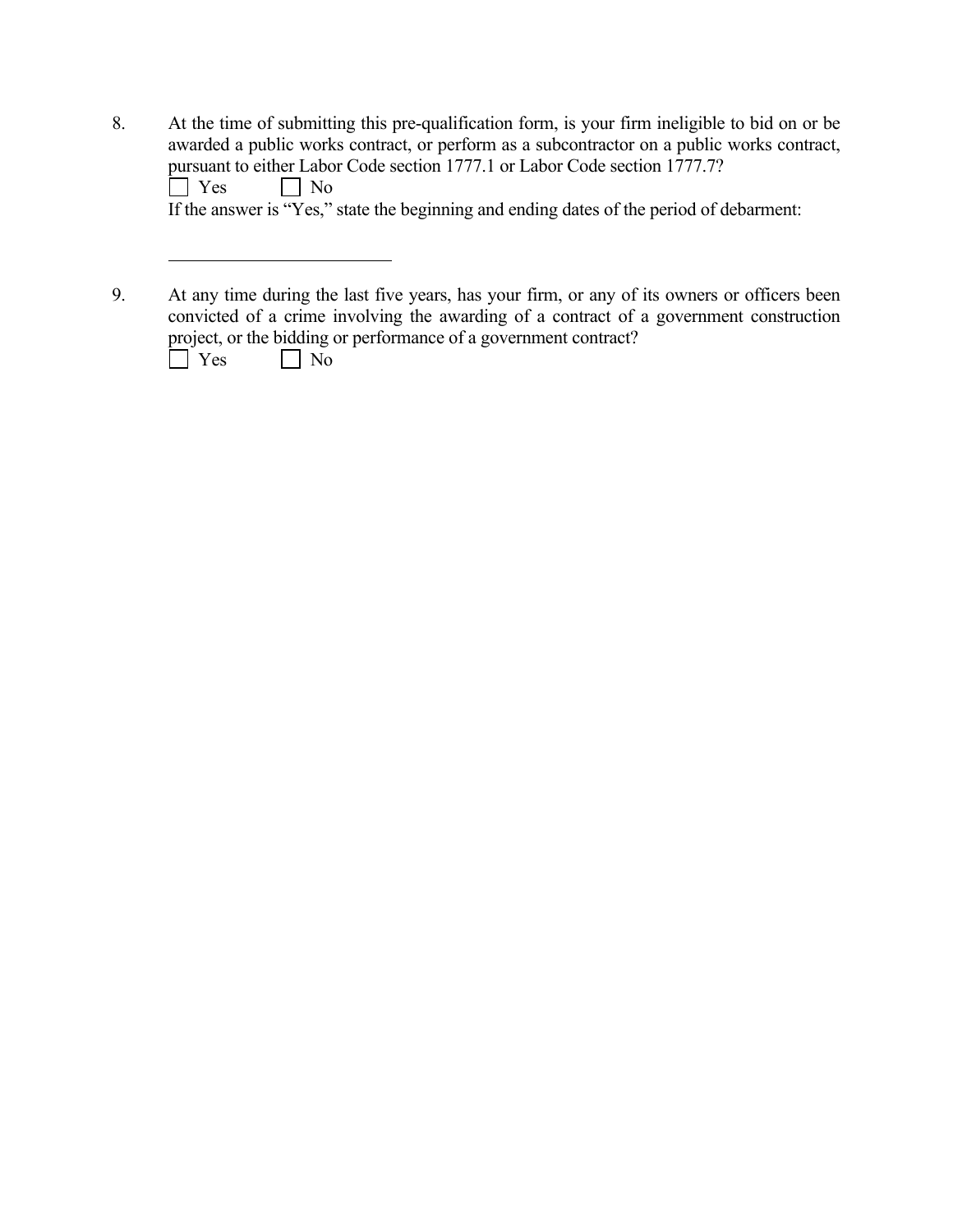# **PART II. ORGANIZATION, HISTORY, ORGANIZATIONAL PERFORMANCE, COMPLIANCE WITH CIVIL AND CRIMINAL LAWS**

## **A. Current Organization and Structure of the Business**

#### **For Firms That Are Corporations:**

- 1a. Date incorporated :
- 1b. Under the laws of what state:
- 1c. Provide all the following information for each person who is either (a) an officer of the corporation (president, vice president, secretary, treasurer), or (b) the owner of at least ten per cent of the corporation's stock.

| Name | Position | Years with Co. | % Ownership | Social Security # |
|------|----------|----------------|-------------|-------------------|
|      |          |                |             |                   |
|      |          |                |             |                   |
|      |          |                |             |                   |
|      |          |                |             |                   |
|      |          |                |             |                   |

1d. Identify every construction firm that any person listed above has been associated with (as owner, general partner, limited partner or officer) at any time during the last five years. **NOTE: For this question, "owner" and "partner" refer to ownership of ten per cent or more of the business, or 10 per cent or more of its stock, if the business is a corporation.** 

|               |                          | Dates of Person's Participation |
|---------------|--------------------------|---------------------------------|
| Person's Name | <b>Construction Firm</b> | with Firm                       |
|               |                          |                                 |
|               |                          |                                 |
|               |                          |                                 |
|               |                          |                                 |

# **For Firms That Are Partnerships:**

- 1a. Date of formation:
- 1b. Under the laws of what state:
- 1c. Provide all the following information for each partner who owns 10 per cent or more of the firm.

| Name | Position | Years with Co. | % Ownership | Social Security # |
|------|----------|----------------|-------------|-------------------|
|      |          |                |             |                   |
|      |          |                |             |                   |
|      |          |                |             |                   |
|      |          |                |             |                   |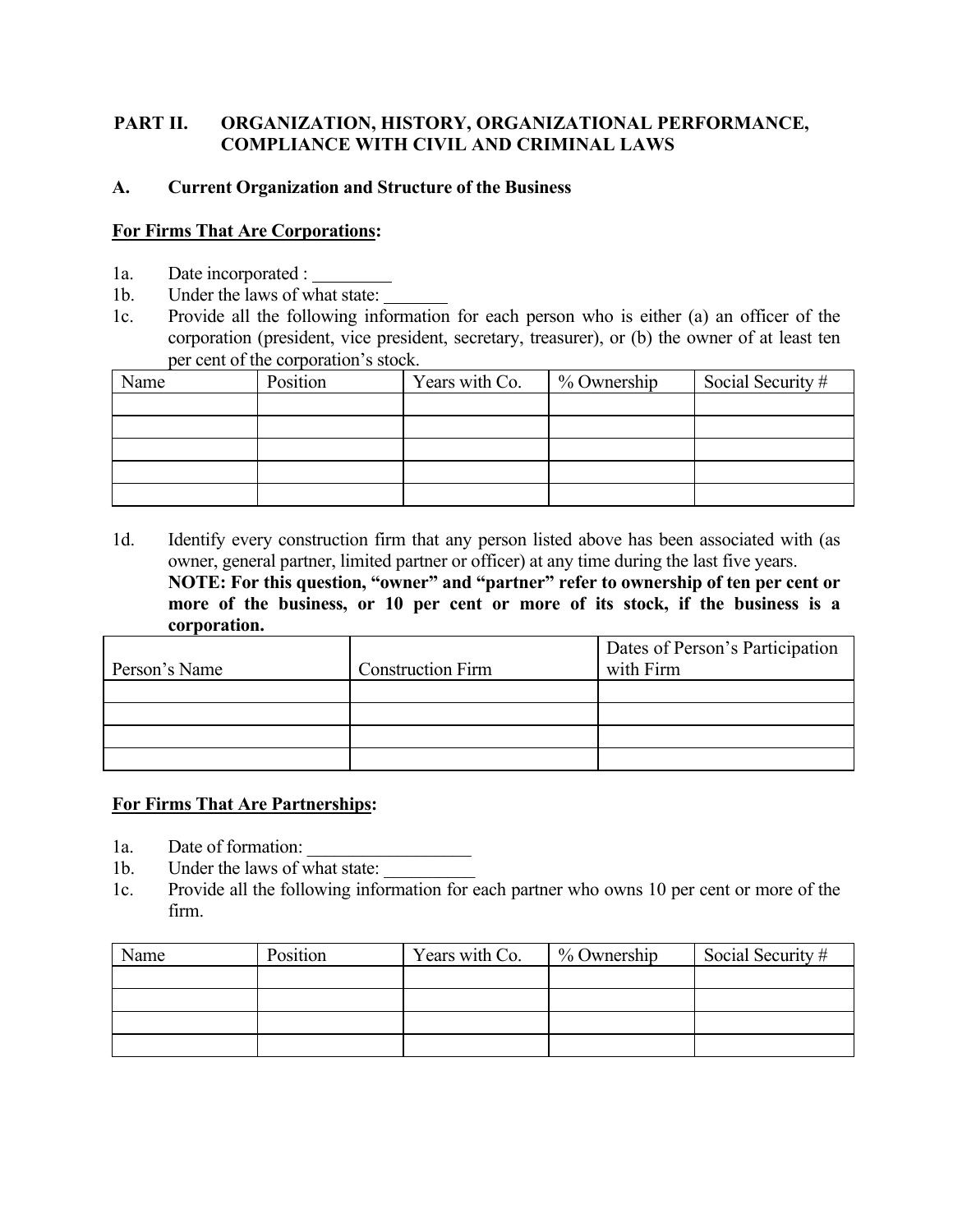1d. Identify every construction company that any partner has been associated with (as owner, general partner, limited partner or officer) at any time during the last five years. **NOTE: For this question, "owner" and "partner" refer to ownership of ten per cent or more of the business, or ten per cent or more of its stock, if the business is a corporation.** 

|               |                             | Dates of Person's Participation |
|---------------|-----------------------------|---------------------------------|
| Person's Name | <b>Construction Company</b> | with Company                    |
|               |                             |                                 |
|               |                             |                                 |
|               |                             |                                 |
|               |                             |                                 |

#### **For Firms That Are Sole Proprietorships:**

- 1a. Date of commencement of business.
- 1b. Social security number of company owner.
- 1c. Identify every construction firm that the business owner has been associated with (as owner, general partner, limited partner or officer) at any time during the last five years.

**NOTE: For this question, "owner" and "partner" refer to ownership of ten per cent or more of the business, or ten per cent or more of its stock, if the business is a corporation.** 

|               |                             | Dates of Person's Participation |
|---------------|-----------------------------|---------------------------------|
| Person's Name | <b>Construction Company</b> | with Company                    |
|               |                             |                                 |
|               |                             |                                 |
|               |                             |                                 |
|               |                             |                                 |

# **For Firms That Intend to Make a Bid as Part of a Joint Venture:**

- 1a. Date of commencement of joint venture.
- 1b. Provide all of the following information for each firm that is a member of the joint venture that expects to bid on one or more projects:

| Name of firm | % Ownership of Joint Venture |
|--------------|------------------------------|
|              |                              |
|              |                              |
|              |                              |
|              |                              |

#### **B. History of the Business and Organizational Performance**

2. Has there been any change in ownership of the firm at any time during the last three years? **NOTE: A corporation whose shares are publicly traded is not required to answer this question.**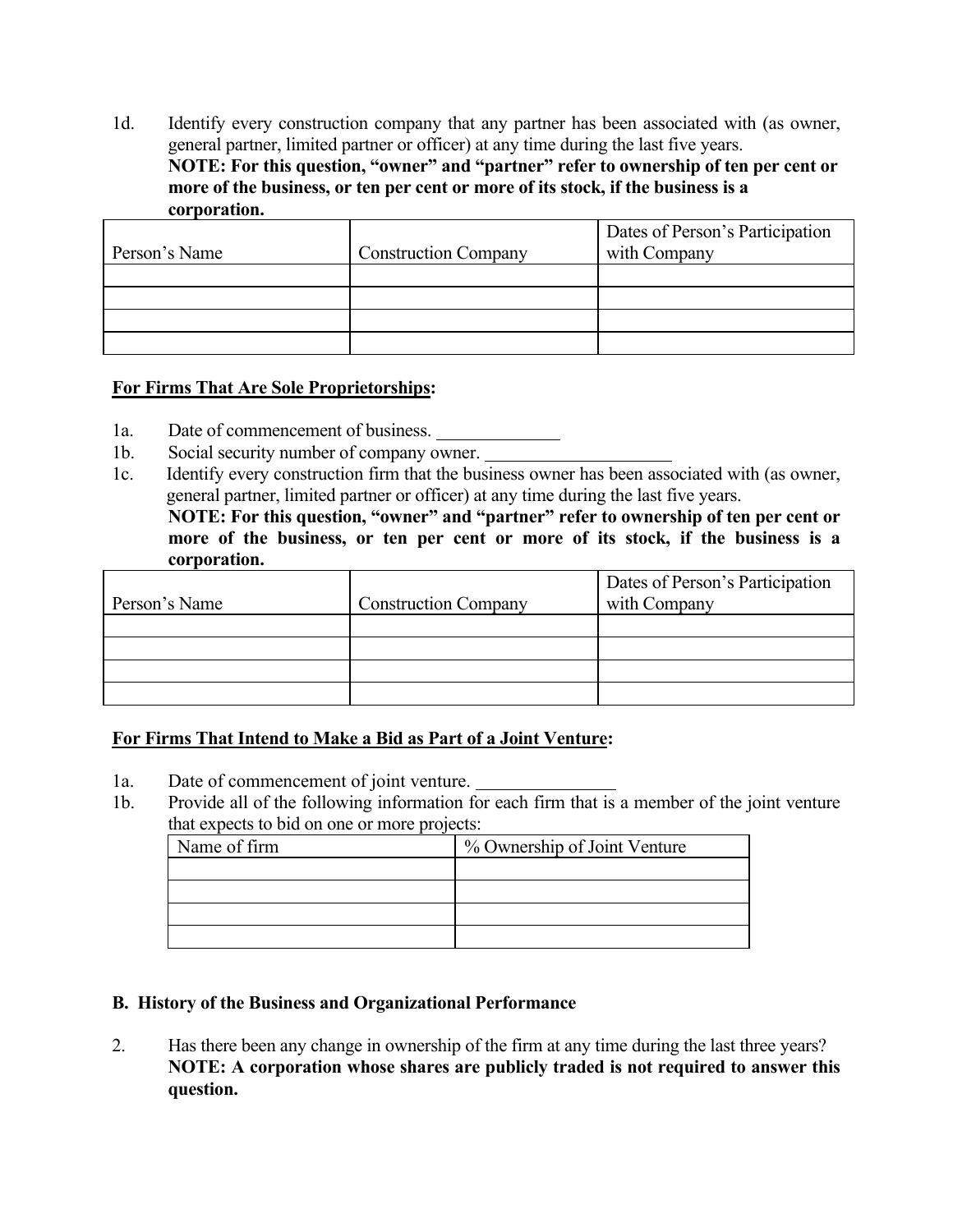$\Box$  Yes  $\Box$  No

If "yes," explain on a separate signed page.

3. Is the firm a subsidiary, parent, holding company or affiliate of another construction firm? **NOTE: Include information about other firms if one firm owns 50 per cent or more of another, or if an owner, partner, or officer of your firm holds a similar position in another firm.**

 $\Box$  Yes  $\Box$  No

If "yes," explain on a separate signed page.

4. Are any corporate officers, partners or owners connected to any other construction firms. **NOTE: Include information about other firms if an owner, partner, or officer of your firm holds a similar position in another firm.**   $\Box$  Yes  $\Box$  No If "yes," explain on a separate signed page.

5. State your firm's gross revenues for each of the last three years:

6. How many years has your organization been in business in California as a contractor under your present business name and license number? years

the control of the control of the control

- 7. Is your firm currently the debtor in a bankruptcy case?  $\Box$  Yes  $\Box$  No If "yes," please attach a copy of the bankruptcy petition, showing the case number, and the date on which the petition was filed.
- 8. Was your firm in bankruptcy at any time during the last five years? (This question refers only to a bankruptcy action that was not described in answer to question 7, above)  $\Box$  Yes  $\Box$  No

If "yes," please attach a copy of the bankruptcy petition, showing the case number and the date on which the petition was filed, and a copy of the Bankruptcy Court's discharge order, or of any other document that ended the case, if no discharge order was issued.

# **Licenses**

9. List all California construction license numbers, classifications and expiration dates of the California contractor licenses held by your firm: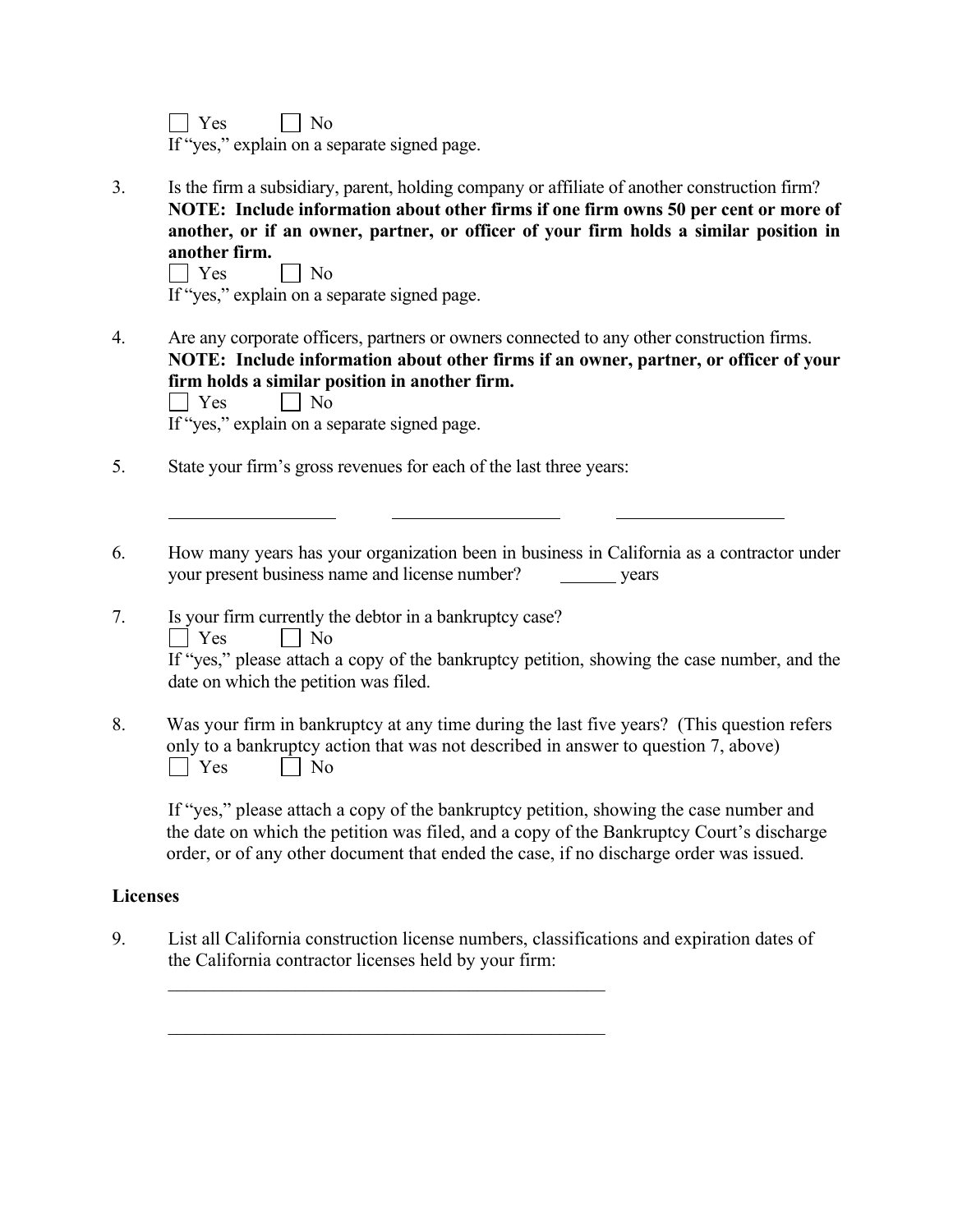- 10. If any of your firm's license(s) are held in the name of a corporation or partnership, list below the names of the qualifying individual(s) listed on the CSLB records who meet(s) the experience and examination requirements for each license.
- 11. Has your firm changed names or license number in the past five years?  $\Box$  Yes  $\Box$  No If "yes," explain on a separate signed page, including the reason for the change.
- 12. Has any owner, partner or (for corporations:) officer of your firm operated a construction firm under any other name in the last five years?  $\Box$  Yes  $\Box$  No If "yes," explain on a separate signed page, including the reason for the change.
- 13. Has any CSLB license held by your firm or its Responsible Managing Employee (RME) or Responsible Managing Officer (RMO) been suspended within the last five years?  $\Box$  Yes  $\Box$  No If "yes," please explain on a separate signed sheet.

#### **Disputes**

14. At any time in the last five years has your firm been assessed and paid liquidated damages after completion of a project under a construction contract with either a public or private owner?

 $\Box$  Yes  $\Box$  No

If yes, explain on a separate signed page, identifying all such projects by owner, owner's address, the date of completion of the project, amount of liquidated damages assessed and all other information necessary to fully explain the assessment of liquidated damages.

15. In the last five years has your firm, or any firm with which any of your company's owners, officers or partners was associated, been debarred, disqualified, removed or otherwise prevented from bidding on, or completing, any government agency or public works project for any reason?

**NOTE: "Associated with" refers to another construction firm in which an owner, partner or officer of your firm held a similar position, and which is listed in response to question 1c or 1d on this form.**

No No No

If "yes," explain on a separate signed page. State whether the firm involved was the firm applying for pre-qualification here or another firm. Identify by name of the company, the name of the person within your firm who was associated with that company, the year of the event, the owner of the project, the project and the basis for the action.

16. In the last five years has your firm been denied an award of a public works contract based on a finding by a public agency that your company was not a responsible bidder?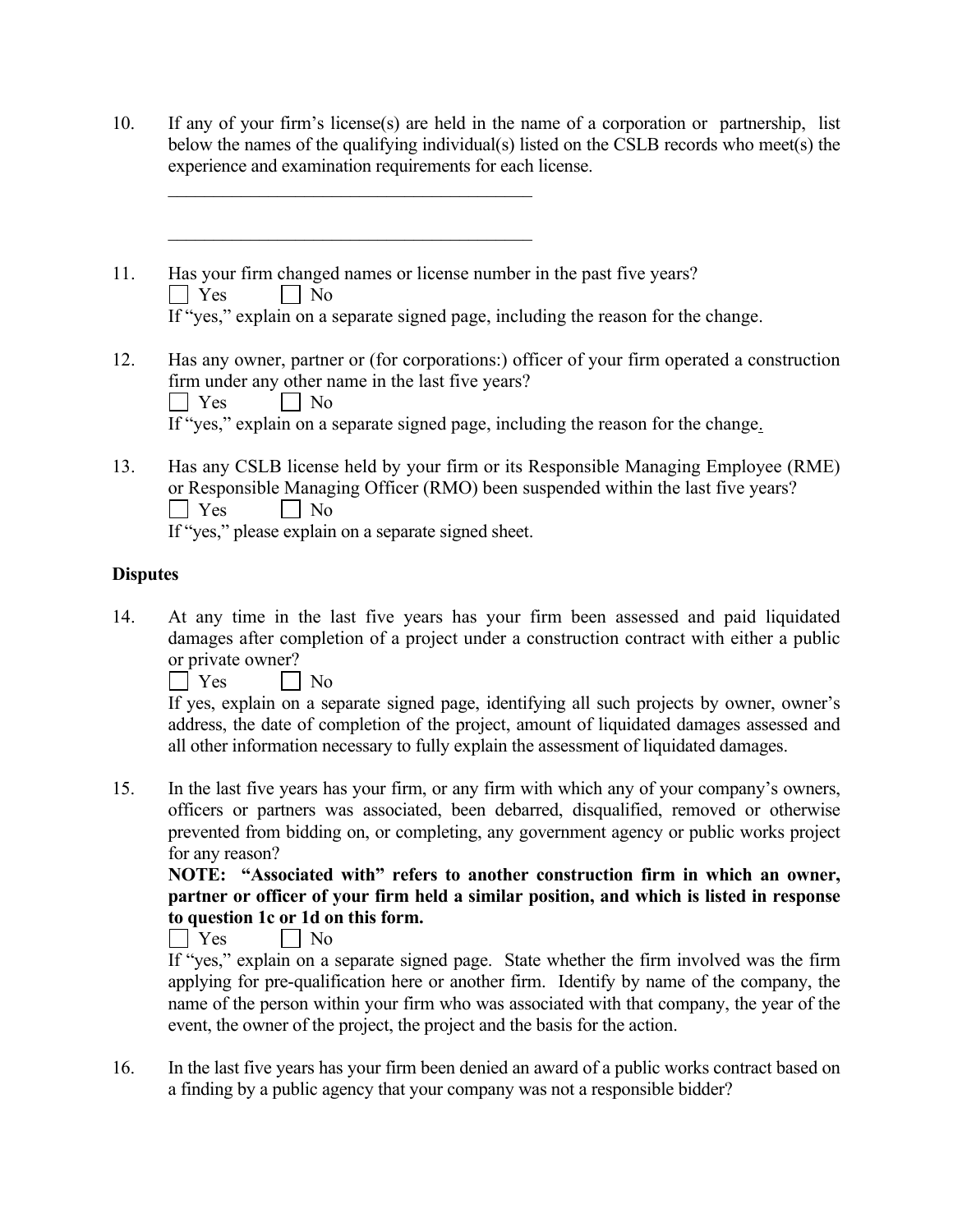$\Box$  Yes  $\Box$  No

If "yes," explain on a separate signed page. Identify the year of the event, the owner, the project and the basis for the finding by the public agency.

**\* \* \* \* \***

**NOTE: The following two questions refer only to disputes between your firm and the owner of a project. You need not include information about disputes between your firm and a supplier, another contractor, or subcontractor. You need not include information about "pass-through" disputes in which the actual dispute is between a sub-contractor and a project owner. Also, you may omit reference to all disputes about amounts of less than \$50,000.**

17. In the past five years has any claim **against** your firm concerning your firm's work on a construction project been **filed in court or arbitration?**

 $\vert$  Yes  $\vert$  No

If "yes," on separate signed sheets of paper identify the claim(s) by providing the project name, date of the claim, name of the claimant, a brief description of the nature of the claim, the court in which the case was filed and a brief description of the status of the claim (pending or, if resolved, a brief description of the resolution).

18. In the past five years has your firm made any claim against a project owner concerning work on a project or payment for a contract and **filed that claim in court or arbitration**?  $\vert$   $\vert$  Yes  $\vert$  No

If "yes," on separate signed sheets of paper identify the claim by providing the project name, date of the claim, name of the entity (or entities) against whom the claim was filed, a brief description of the nature of the claim, the court in which the case was filed and a brief description of the status of the claim (pending, or if resolved, a brief description of the resolution).

\* \* \* \* \*

19. At any time during the past five years, has any surety company made any payments on your firm's behalf as a result of a default, to satisfy any claims made against a performance or payment bond issued on your firm's behalf, in connection with a construction project, either public or private?

 $\Box$  Yes  $\Box$  No

If "yes," explain on a separate signed page the amount of each such claim, the name and telephone number of the claimant, the date of the claim, the grounds for the claim, the present status of the claim, the date of resolution of such claim if resolved, the method by which such was resolved if resolved, the nature of the resolution and the amount, if any, at which the claim was resolved.

20. In the last five years has any insurance carrier, for any form of insurance, refused to renew the insurance policy for your firm?

 $\Box$  Yes  $\Box$  No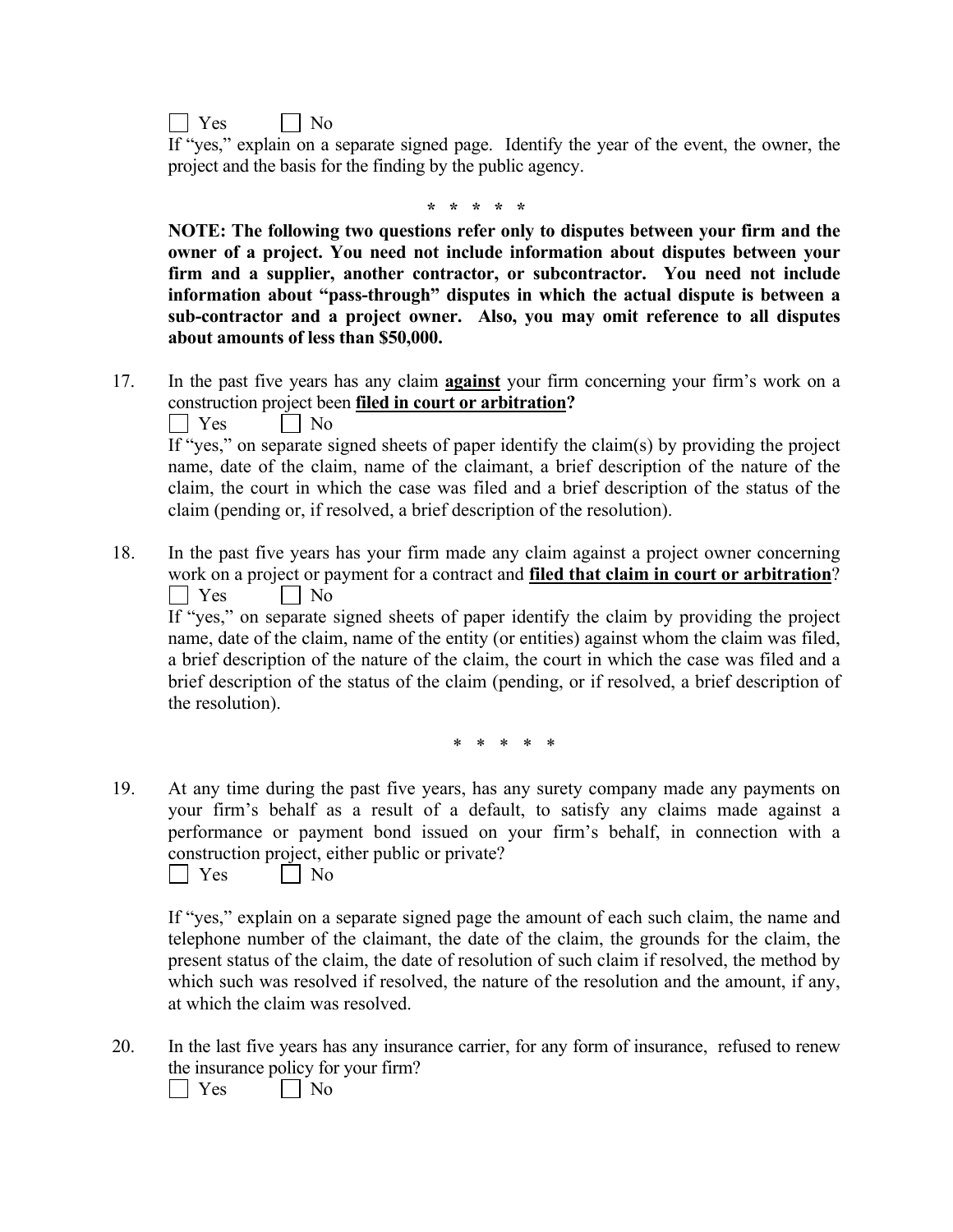If "yes," explain on a separate signed page. Name the insurance carrier, the form of insurance and the year of the refusal.

#### **Criminal Matters and Related Civil Suits**

21. Has your firm or any of its owners, officers or partners ever been found liable in a civil suit or found guilty in a criminal action for making any false claim or material misrepresentation to any public agency or entity?

 $\Box$  Yes  $\Box$  No

If "yes," explain on a separate signed page, including identifying who was involved, the name of the public agency, the date of the investigation and the grounds for the finding.

22. Has your firm or any of its owners, officers or partners ever been convicted of a crime involving any federal, state, or local law related to construction?

 $\Box$  Yes  $\Box$  No

If "yes," explain on a separate signed page, including identifying who was involved, the name of the public agency, the date of the conviction and the grounds for the conviction.

23. Has your firm or any of its owners, officers or partners ever been convicted of a federal or state crime of fraud, theft, or any other act of dishonesty?

If "yes," identify on a separate signed page the person or persons convicted, the court (the county if a state court, the district or location of the federal court), the year and the criminal conduct.

24. Does you firm conduct backround checks and regular drug testing of its employees annually?

 $\Box$  Yes  $\Box$  No

# **Bonding**

25. Bonding capacity: Provide documentation from your surety identifying the following:

Name of bonding company/surety:

Name of surety agent, address and telephone number:

26. If your firm was required to pay a premium of more than one per cent for a performance and payment bond on any project(s) on which your firm worked at any time during the last three years, state the percentage that your firm was required to pay. You may provide an explanation for a percentage rate higher than one per cent, if you wish to do so.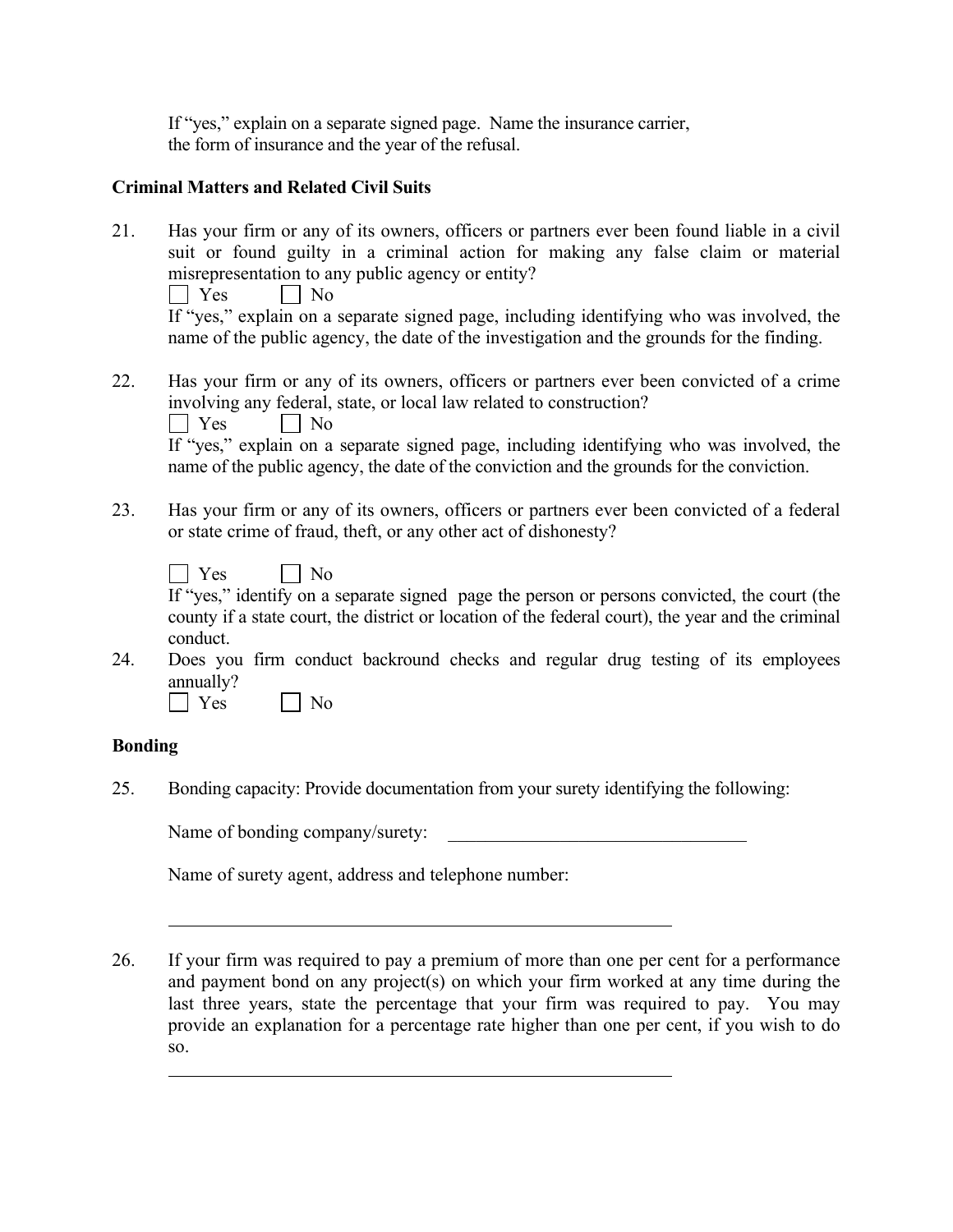27. List all other sureties (name and full address) that have written bonds for your firm during the last five years, including the dates during which each wrote the bonds:

28. During the last five years, has your firm ever been denied bond coverage by a surety company, or has there ever been a period of time when your firm had no surety bond in place during a public construction project when one was required? **1** Yes **D** No

If yes, provide details on a separate signed sheet indicating the date when your firm was denied coverage and the name of the company or companies which denied coverage; and the period during which you had no surety bond in place.

# **C. Compliance with Occupational Safety and Health Laws and with Other Labor Legislation Safety**

29. Has CAL OSHA cited and assessed penalties against your firm for any "serious," "willful" or "repeat" violations of its safety or health regulations in the past five years?

# **NOTE: If you have filed an appeal of a citation, and the Occupational Safety and Health Appeals Board has not yet ruled on your appeal, you need not include information about it.**

 $\Box$  Yes  $\Box$  No

If "yes," attached a separate signed page describing the citations, including information about the dates of the citations, the nature of the violation, the project on which the citation(s) was or were issued, the amount of penalty paid, if any. If the citation was appealed to the Occupational Safety and Health Appeals Board and a decision has been issued, state the case number and the date of the decision.

30. Has the federal Occupational Safety and Health Administration cited and assessed penalties against your firm in the past five years?

**NOTE: If you have filed an appeal of a citation and the Appeals Board has not yet ruled on your appeal, or if there is a court appeal pending, you need not include information about the citation.**

 $\Box$  Yes  $\Box$  No

If "yes," attach a separate signed page describing each citation.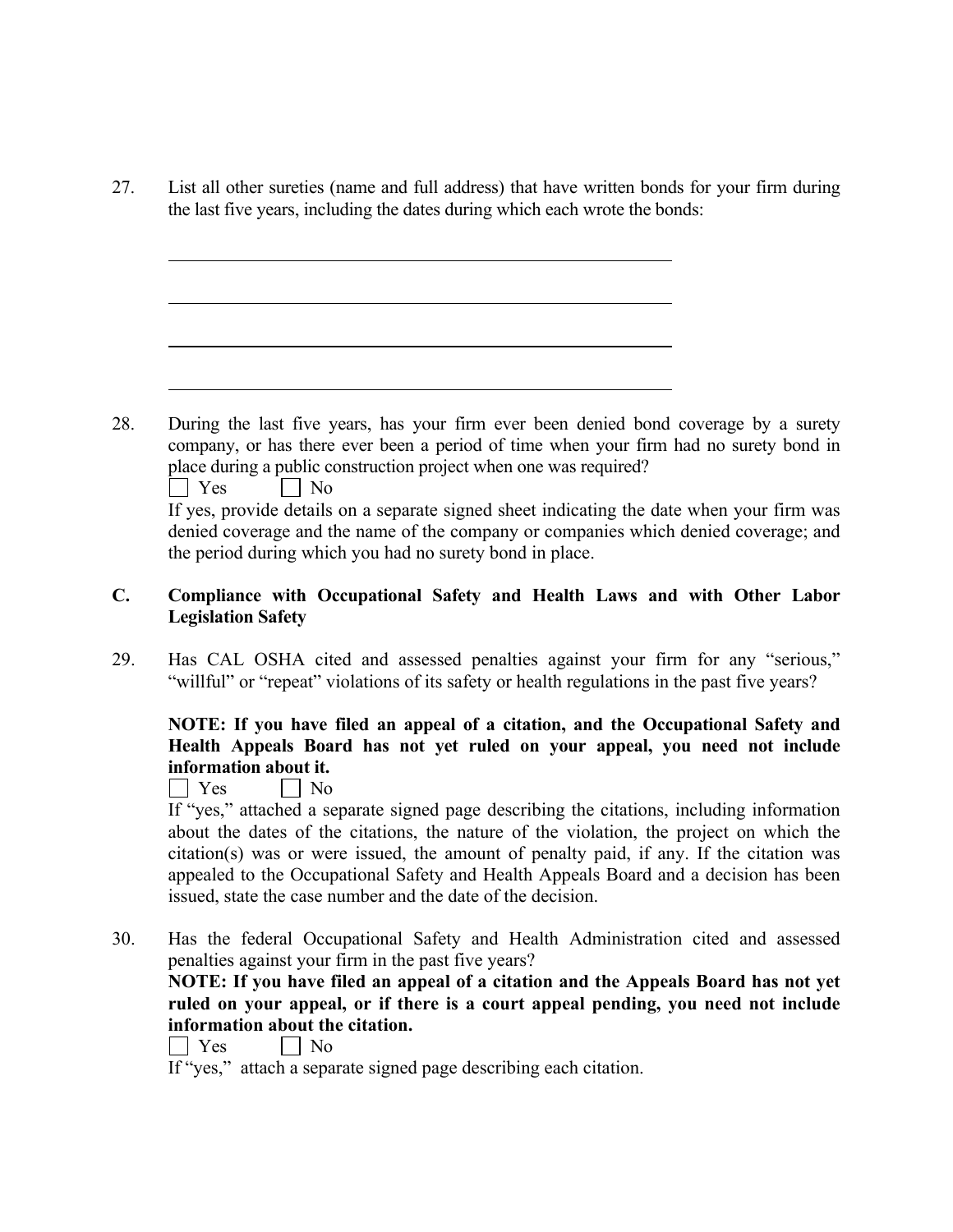31. Has the EPA or any Air Quality Management District or any Regional Water Quality Control Board cited and assessed penalties against either your firm or the owner of a project on which your firm was the contractor, in the past five years? **NOTE: If you have filed an appeal of a citation and the Appeals Board has not yet ruled on your appeal, or if there is a court appeal pending, you need not include information about the citation.**  $\Box$  Yes  $\Box$  No

If "yes," attach a separate signed page describing each citation.

- 32. How often do you require documented safety meetings to be held for construction employees and field supervisors during the course of a project?
- 33. List your firm's Experience Modification Rate (EMR) (California workers' compensation insurance) for each of the past three premium years: **NOTE: An Experience Modification Rate is issued to your firm annually by your workers' compensation insurance carrier.**

| Current year: |  |
|---------------|--|
|               |  |

| Previous year: |  |
|----------------|--|
|----------------|--|

Year prior to previous year: \_\_\_\_\_\_\_

If your EMR for any of these three years is or was 1.00 or higher you may, if you wish, attach a letter of explanation.

34. Within the last five years has there ever been a period when your firm had employees but was without workers' compensation insurance or state-approved self-insurance?

 $\Box$  Yes  $\Box$  No

If "yes," please explain the reason for the absence of workers' compensation insurance on a separate signed page. If "No," please provide a statement by your current workers' compensation insurance carrier that verifies periods of workers' compensation insurance coverage for the last five years. (If your firm has been in the construction business for less than five years, provide a statement by your workers' compensation insurance carrier verifying continuous workers' compensation insurance coverage for the period that your firm has been in the construction business.)

#### **Prevailing Wage and Apprenticeship Compliance Record**

35. Has there been more than one occasion during the last five years in which your firm was required to pay either back wages or penalties for your own firm's failure to comply with the **state's** prevailing wage laws?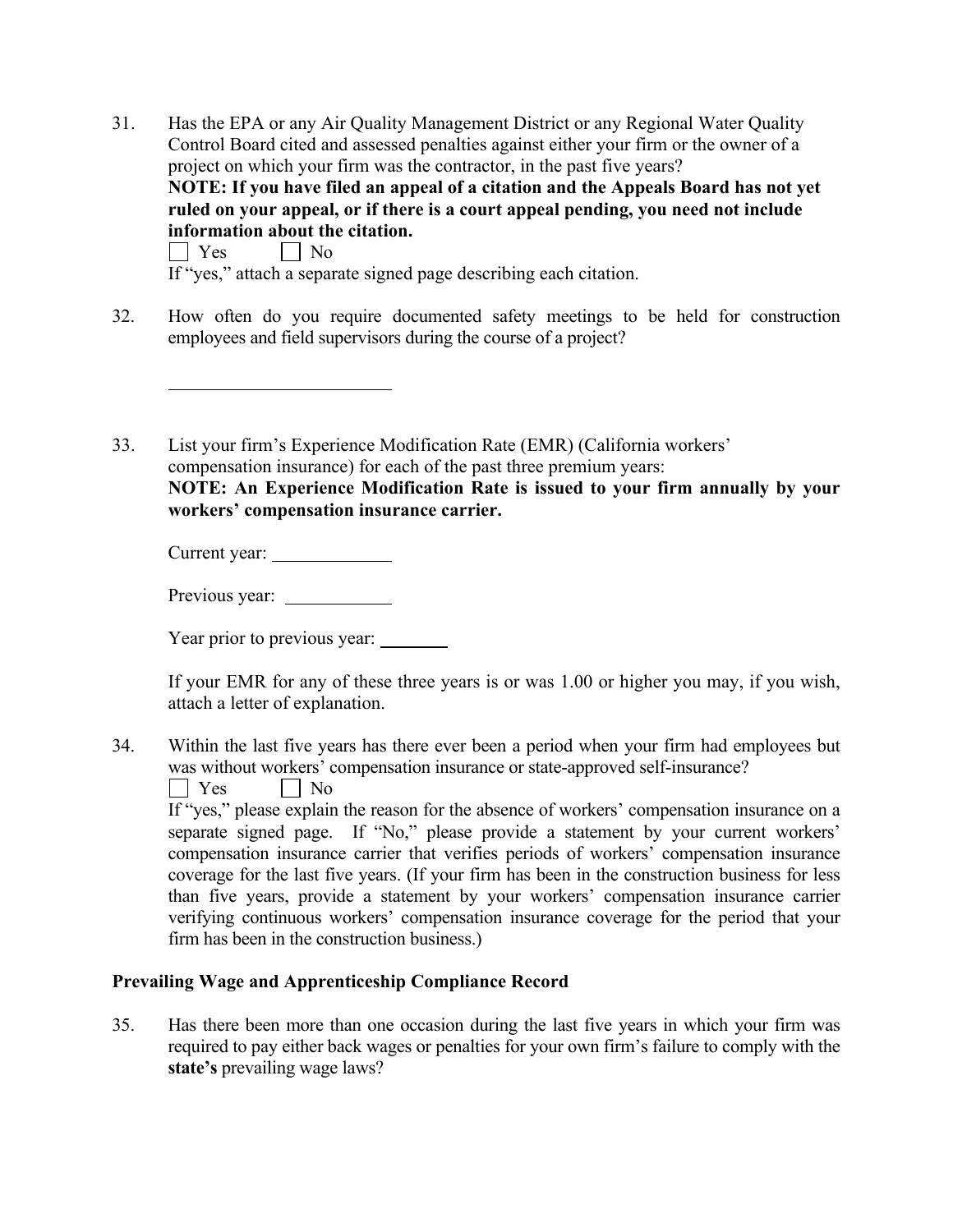NOTE: This question refers only to your own firm's violation of prevailing wage laws, not to violations of the prevailing wage laws by a subcontractor.

 $\vert$  | Yes  $\Box$  No

If "yes," attach a separate signed page or pages, describing the nature of each violation, identifying the name of the project, the date of its completion, the public agency for which it was constructed; the number of employees who were initially underpaid and the amount of back wages and penalties that you were required to pay.

36. During the last five years, has there been more than one occasion in which your own firm has been penalized or required to pay back wages for failure to comply with the **federal** Davis-Bacon prevailing wage requirements?

 $\Box$  Yes  $\Box$  No If "yes," attach a separate signed page or pages describing the nature of the violation, identifying the name of the project, the date of its completion, the public agency for which it was constructed; the number of employees who were initially underpaid, the amount of back wages you were required to pay along with the amount of any penalty paid.

- 37. Provide the **name, address and telephone number** of the apprenticeship program (approved by the California Apprenticeship Council) from whom you intend to request the dispatch of apprentices to your company for use on any public work project for which you are awarded a contract by *[Public Entity].*
- 38. If your firm operates its own State-approved apprenticeship program:
	- (a) Identify the craft or crafts in which your firm provided apprenticeship training in the past year.
	- (b) State the year in which each such apprenticeship program was approved, and attach evidence of the most recent California Apprenticeship Council approval(s) of your apprenticeship program(s).
	- (c) State the number of individuals who were employed by your firm as apprentices at any time during the past three years in each apprenticeship and the number of persons who, during the past three years, completed apprenticeships in each craft while employed by your firm.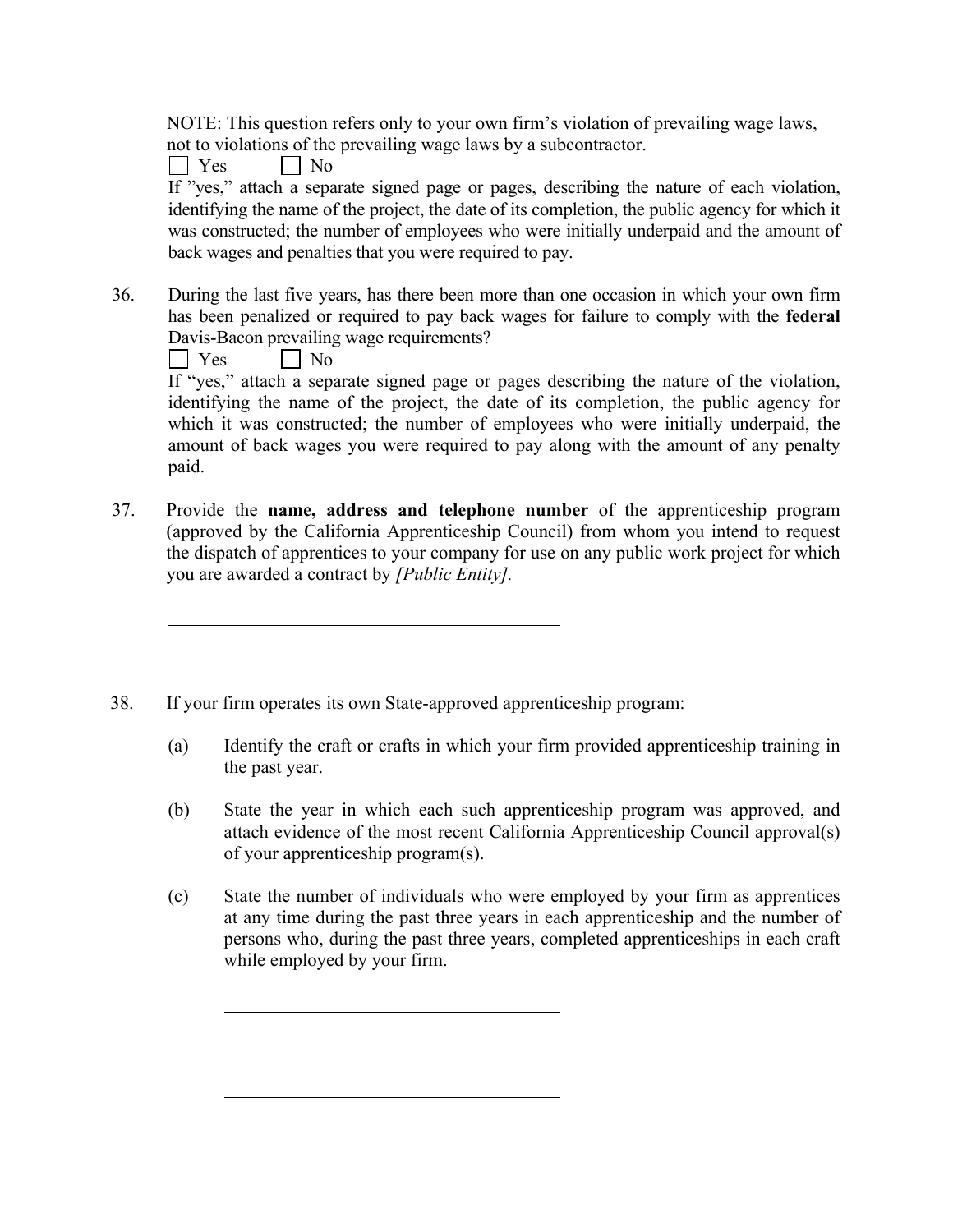39. At any time during the last five years, has your firm been found to have violated any provision of California apprenticeship laws or regulations, or the laws pertaining to use of apprentices on public works?

**NOTE: You may omit reference to any incident that occurred prior to January 1, 1998, if the violation was by a subcontractor and your firm, as general contractor on a project, had no knowledge of the subcontractor's violation at the time they occurred.** 

 $\Box$  Yes  $\Box$  No

If "yes," provide the date(s) of such findings, and attach copies of the Department's final decision(s).

# **PART III. RECENT HEALTHCARE CONSTRUCTION PROJECTS COMPLETED**

40. Contractor shall provide information about its THREE most recently completed healthcare projects and its three largest completed projects within the last three years.<sup>3</sup> Names and references must be current and verifiable. Use separate sheets of paper that contain all of the following information:

Project Name:

Location:

Owner:

Owner Contact (name and current phone number):

Architect or Engineer:

Architect or Engineer Contact (name and current phone number):

<u> 1989 - Johann Barbara, martin a</u>

<sup>&</sup>lt;sup>3</sup> If you wish, you may, using the same format, also provide information about other projects that you have completed that are similar to the project(s) for which you expect to bid.